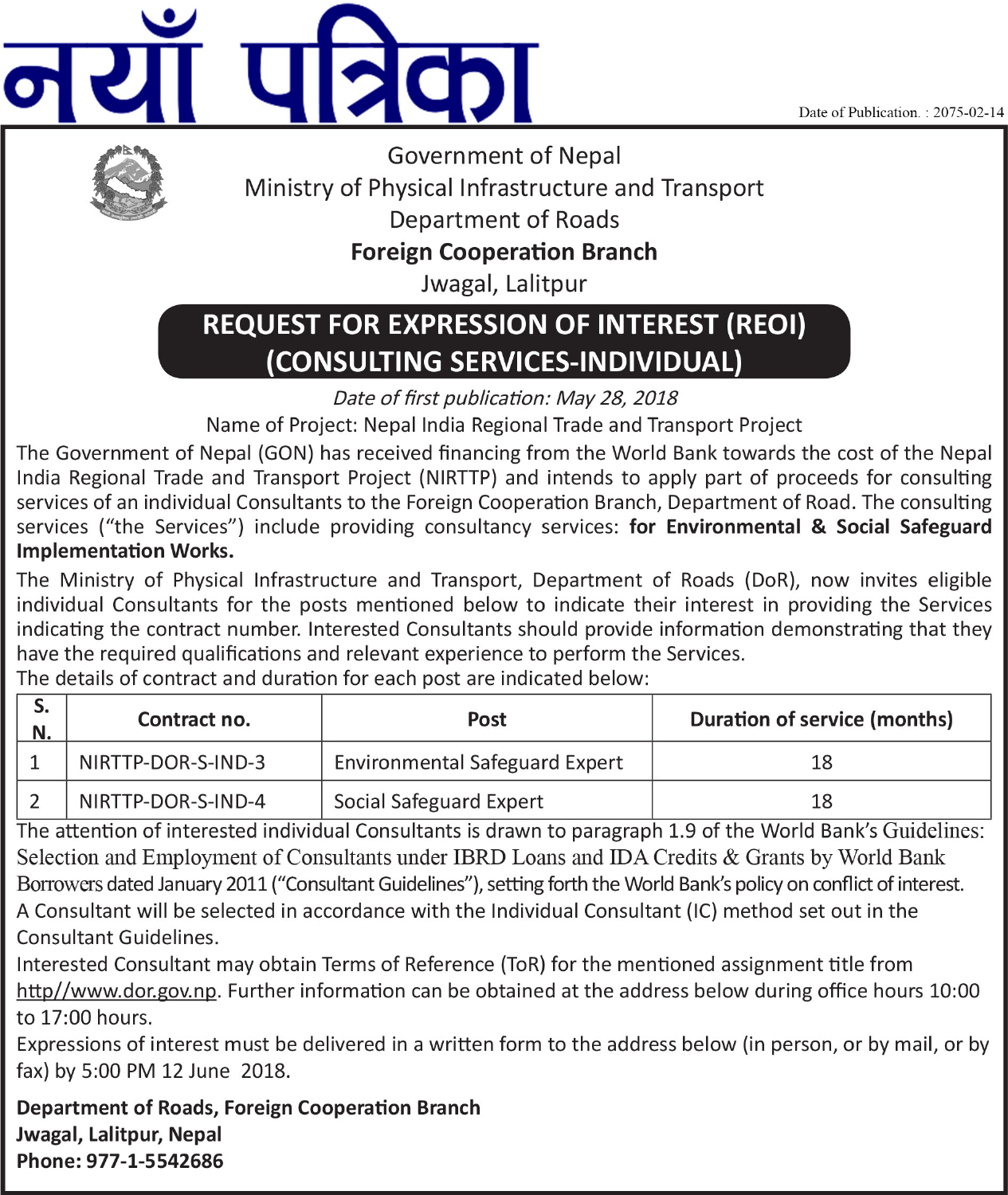#### Government of Nepal **Ministry of Physical Infrastructure & Transport Department of Roads Foreign Cooperation Branch**

#### *Nepal India Regional Trade and Transport Project Jwagal, Lalitpur*

#### **Terms of Reference (ToR)** For **Environmental Safeguard Expert** (**ESE)**

#### **1.0 INTRODUCTION**

Department of Roads established a unit called Environmental Management Unit under Planning Branch in the year 1988 to support the Arun Access Road for the proposed Arun-III Hydropower Project and reformed as a permanent cell under Planning and Design Branch with a new name as Geo-Environmental Unit (GEU) in the year 1994. In the beginning from 1994 to 1999 the unit remained supported with Overseas Development Agency (British) and World Bank financial support for Road Maintenance and Rehabilitation Projects. The British support was mainly focused in DoR's capability building and strengthening in Bio-engineering area whereas World Bank's support was focused in the field of Environmental sector.

Road construction often produces adverse effects on the Bio-physical as well as the Social, Economic and Cultural Environments. Realizing the importance of Social analysis and participation of project stakeholders in the planning and implementation of projects, aspect of Social assessment was incorporated for the improved project efficiency, effectiveness and sustainability as an integral part of the planning process.

Latter in the year 2005, DoR in its Master Plan for Strategic Road Network stressed on the Development of Road to supplement Poverty Reduction Program. After the initiation of implementation of enhancing poverty reduction impacts in some road projects in 2006, assisted by the foreign donors like ADB, the role of GEU was further realized to be expanded to incorporate the Social aspects of road construction and maintenance. Thus DoR has reformed GEU as Geo- Environment and Social Unit (GESU) to cover the Environment and Social aspect and render prompt and efficient services with the development and strengthening of the roads.

In order to implement safeguard measures envisaged under the RSDP, DoR intends to engage dedicated technical supports, externally hired experts, to assist Geo Environment and Social Unit(GESU), Foreign co-operation Branch (FCB), Project office and Division Roads Offices (DROs) throughout the contract period. Experts basically comprises with Environmental & Social experts directly responsible to the GESU and equally supporting to field based resources in resolving the Environmental & Social issues.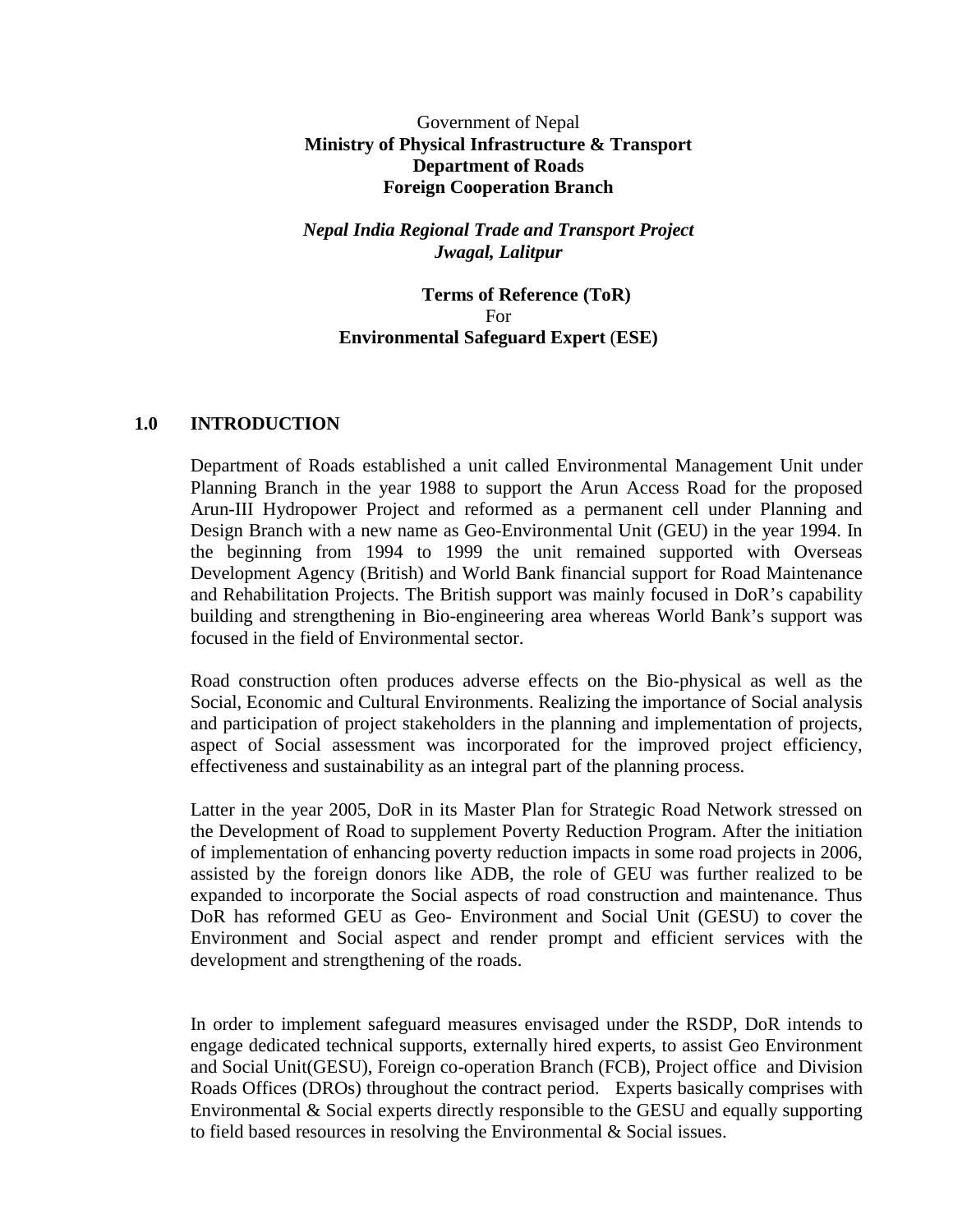#### **2.0 OBJECTIVE**

Environmental and Social impact assessments on road development project are imperative to safe guard the Environment and to reduce and mitigate the negative impacts as well as to identify and enhance the beneficial ones. The sector wide Environmental and Social Management Framework (ESMF) has been prepared and approved by the government. It is the major guiding document for all the project proponents, developers and implementers to refer and pursue during planning and implementation of strategic road projects in Nepal. The ESMF which is consistent with GON and applicable IDA policies is to be used to all projects/subprojects through all cycle i.e. screening, selection, planning, implementation, monitoring and evaluation. The ESMF provides outlines how the government and IDA policy requirements are applied in the road projects along with various steps and procedures that need to be followed at different stages. The ESMF requires that each funding request/proposal be subject to environmental and social screening for potential environmental and social impacts to decide the level of environmental and social investigation that may be required. The ESMF provides criteria for such screening. The ESMF also recognize the need for stronger and independent monitoring of environmental compliance in the field. RSDP's institutional strengthening support also covers environmental capacity building of the GESU.

Social and environmental safeguard implementations are integral part of project execution. This should be carried out with the objective of sustainable development. The basic tenet of this consultancy service is to ensure that the environmental safeguard measures specified in ESMF in general and road specific measures in particular are complied with; and standard of living of affected people are restored or improved, all the resettlement and compensation measures are applied in practice, and all environmental mitigations measures are implemented.

The main objective of the consultancy service is to provide support GESU for the implementation of the environmental, health and safety (EHS) related safeguard measures in RSDP and NIRTTP Projects as well as other donor funded projects and GON funded Projects as and when required.

## **3.0 SCOPE OF WORKS**

With the above set objectives, the **Environmental Safeguard Expert,** whose work station shall be in DoR provided office space, now at chakupat; is required to assist GESU carrying following responsibilities to:

- Refining policies and procedures for the preparation, execution, monitoring, and evaluation of, Initial Environmental Examination(IEE), Environmental impact assessment [EIA] and Environmental management action plans [EMAP] for a project/program
- Draft, review and refine TORs to carry out IEE, EIA and to prepare EMAPs consistent to ESMF in order to make these more relevant and specific to the proposed project
- Review ongoing TOR, IEE and EIA reports, SSEMAPs and report the comments and suggestions to GESU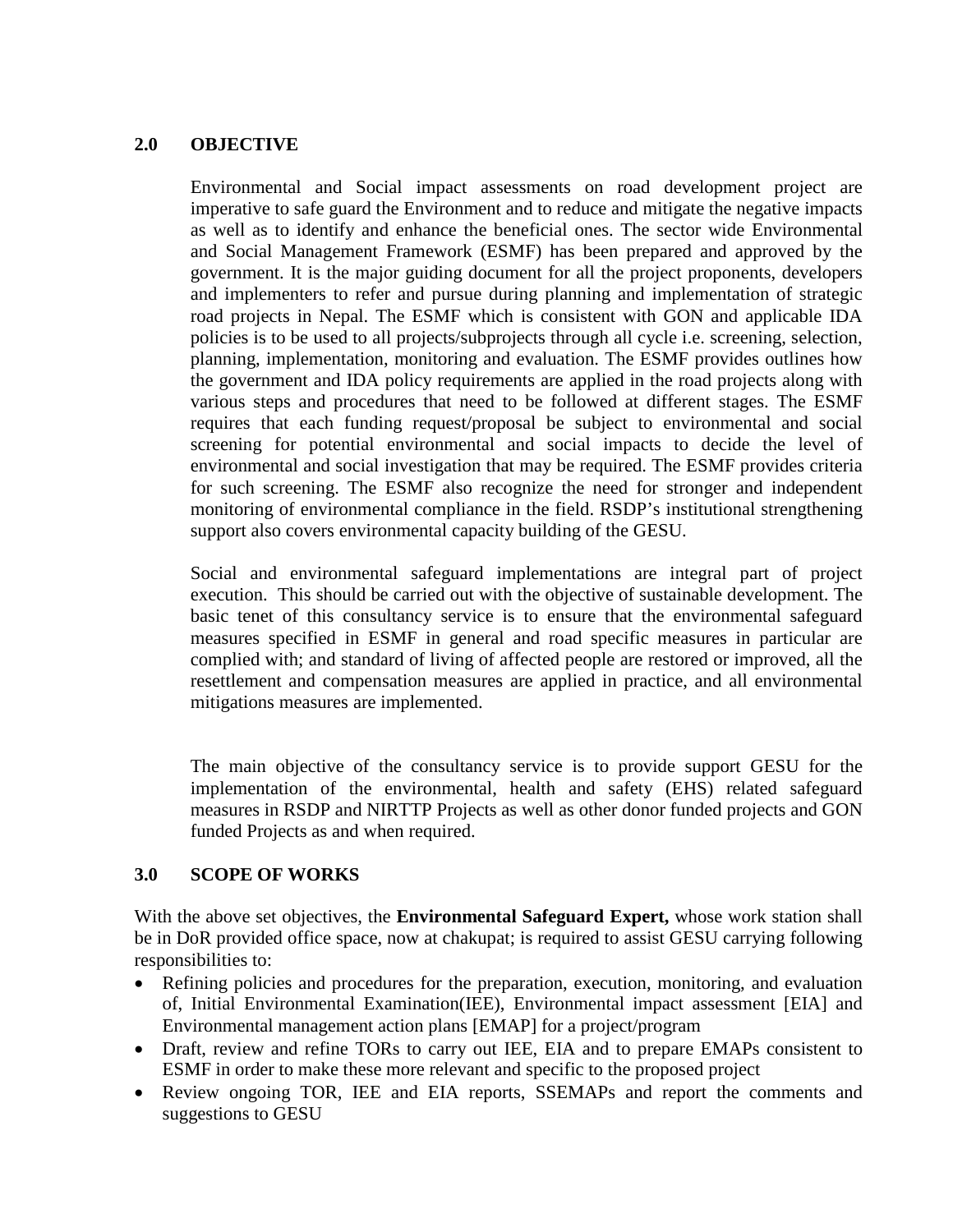- Check BOQs, bids/contract clauses and other documents for each package for incorporation of relevant mitigation measures specified in IEEs, EIAs and SSEMAPs, and report the findings to GESU
- Develop and maintain Environmental, health and safety (EHS) monitoring and reporting system, and facilitate monitoring/check by GESU, Ministry
- Support GESU to undertake or undertake on behalf of GESU, the preparedness check and periodic compliance check covering EHS aspects,
- Monitor, evaluate the findings and recommendations, and report as well, for the implementation of IEE, EIA, and SSEMAP activities.
- Consolidate project wise EHS status separately for each projects highlighting the main issues and successes
- Assist GESU to Coordinate with other agencies, raise the awareness, disseminate information on Environmental aspects of road development among various stakeholders
- Support GESU in maintaining and updating environmental information of each project in a systematic manner and encourage development of environmental MIS in GESU
- Support GESU in preparing training packages and delivery of trainings
- Assist GESU to perform the Environmental roles and responsibilities as mentioned in Project appraisal Document for RSDP.
- Assist GESU for overall implementation of Environmental and Social Management Framework (ESMF)
- Co-ordinate activities of Safeguard Mobilizer (SM) in 5 regions, Monitor the implementation of environmental works and EHS performance in all regions, suggest corrections if needed and reporting regularly to FCB and GESU.

## **4.0 NECESSARY EXPERTISE & EDUCATION**

The Consultant for the post of ESE should have following necessary expertise and education

| Area       | Qualifications                                                                                                                                                                                                                                                                                                                                                                                                                                                                          |
|------------|-----------------------------------------------------------------------------------------------------------------------------------------------------------------------------------------------------------------------------------------------------------------------------------------------------------------------------------------------------------------------------------------------------------------------------------------------------------------------------------------|
| Education  | Minimum:<br>Graduate degree in Civil Engineering<br>Preferable:<br>Masters degree in environmental science/engineering<br>п<br>Training in Environmental Safeguard such as EIA, IEE, EMAP etc.<br>×.<br>Training in construction Occupational Health and Safety (OHS), Traffic<br>×.<br>Safety, etc.                                                                                                                                                                                    |
| Experience | At least 5 years in environmental Safeguard sector<br>L.<br>Experience with Environmental Safeguard works in Design and<br>п<br><b>Implementation Phase of Infrastructure Development Project</b><br>Experience with Environmental Safeguard works in Design Phase<br>U.<br>of Road/Bridge/Tunnel/Railway Infrastructure Development<br>Project<br>Experience with Environmental Safeguard works and OHS and<br>×<br>traffic<br>safety<br>Implementation<br>in<br>Phase<br>issues<br>οf |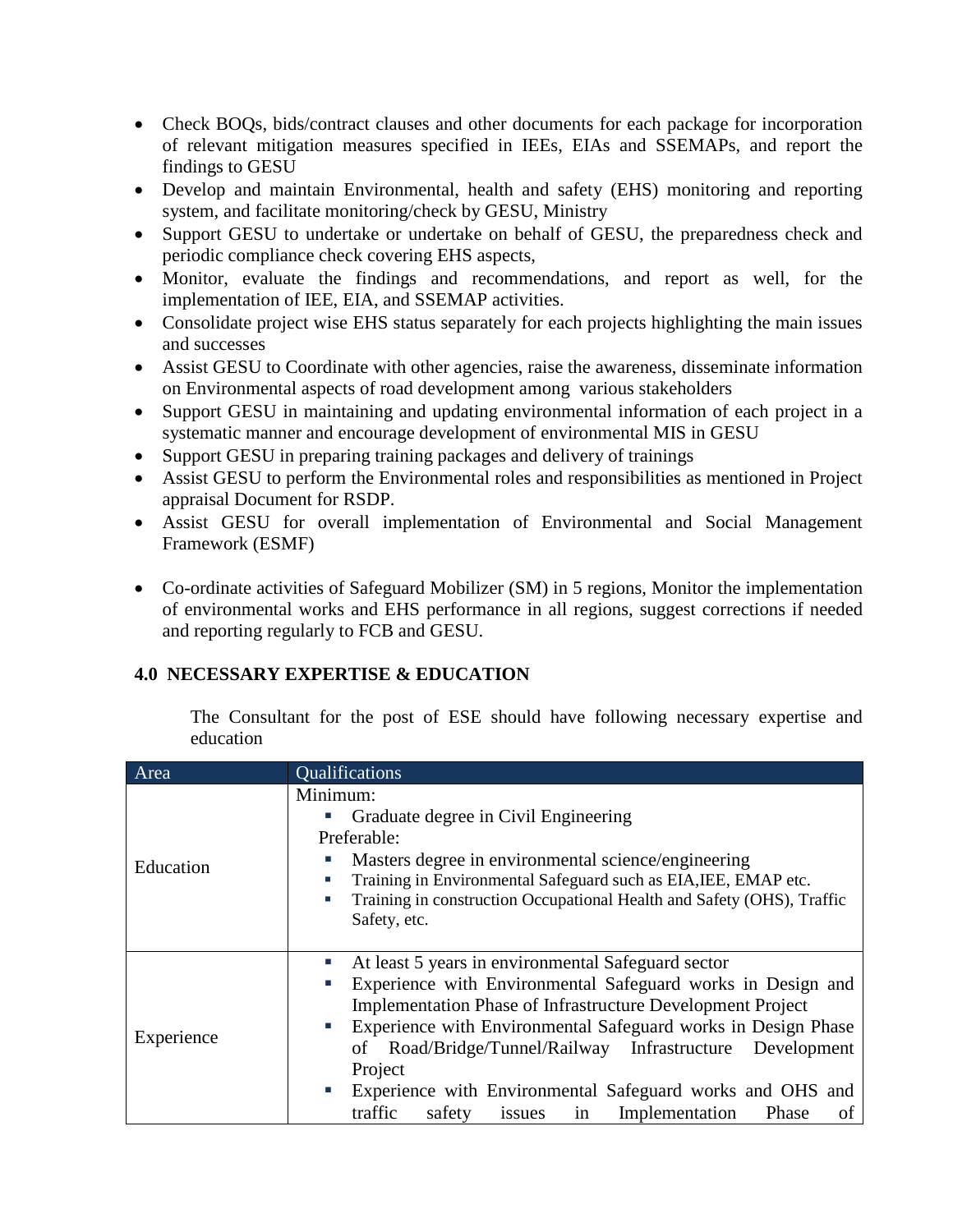|                                                           | Road/Bridge/Tunnel/Railway Infrastructure Development Project                                                                                                                                                                                                                                                                                                                                                                                                                                                                                                                                                                                                                                            |
|-----------------------------------------------------------|----------------------------------------------------------------------------------------------------------------------------------------------------------------------------------------------------------------------------------------------------------------------------------------------------------------------------------------------------------------------------------------------------------------------------------------------------------------------------------------------------------------------------------------------------------------------------------------------------------------------------------------------------------------------------------------------------------|
| Capabilities<br>evidenced<br>by<br>previous<br>experience | Clear understanding of DoR publications on (a) Environmental<br>×.<br>Management Guideline, (b) Guide to Road Slope Protection and (c)<br>Environmental and Social Management Framework etc<br><b>Understanding of Construction Work schedule</b><br>ш<br>Preparation of Action Plan for monitoring and reporting<br>ш<br>Preparation to monitoring reports<br>E<br>Monitoring and reporting<br>L.<br>Critical review of field problems during construction and<br>п<br>maintenance<br>Skills in critical reading and analysis of EIAs, IEEs, EMAPs,<br>×.<br>monitoring reports, and other EHS related documents<br>Capable in handling MS-Word, Excel, Power Point etc. to perform<br>×.<br>their duty |
| Language                                                  | Capable in reading, writing and speaking English and Nepali<br>×<br>Language                                                                                                                                                                                                                                                                                                                                                                                                                                                                                                                                                                                                                             |
| Other                                                     | Able to deal, and coordinate with local at construction site<br>ш<br>Able to travel the any project sites located different parts of Nepal<br>L.<br>frequently<br>Able to work in the various DRO's/Projects/Stakeholders teams<br>L.<br>working for the projects<br>Able to coordinate with the field level team and central<br>п<br>support team for specific issues                                                                                                                                                                                                                                                                                                                                   |

## **6.0 REMMUNERATION & REIUMBERSIBLE EXPENSES**

The remuneration to the individual Consultant shall be on the monthly basis, as a time based contract.

Reimbursable expenses are paid as per contract in fixed lump sum basis.

# **7.0 DURATION OF CONSULTANT'S SERVICE**

Consultant shall commence the work from the date of signing agreement. It is estimated that approximately **18 person-month** of Environment Safeguard Expert will be required for carrying out the services. However, in the event of dispute or other proceedings during and or after completion of the construction works, the consultant shall be available to assist DOR, under the same conditions of engagement as applicable to this Agreement

## **8.0 WORKING DAYS, LEAVE AND OVERTIME**

As per Government rules and practice *.* 

.

*There shall be no extra payment for any overtime work. The Consultant shall be entitled to have one day paid leave per month.*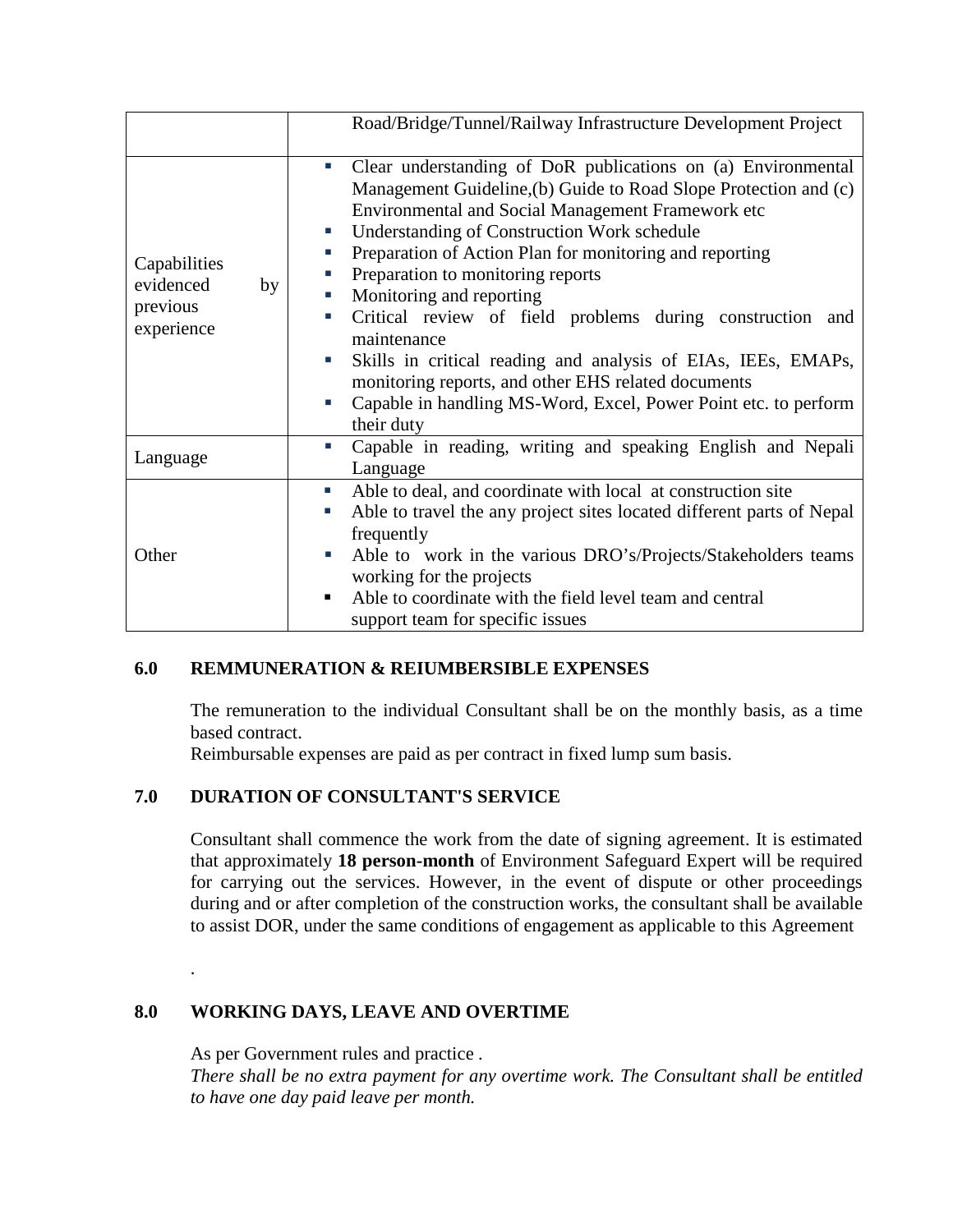Well in advance the Consultant should plan his/her work plan showing the site visits and let the GESU, FCB, and DRO know his program. Every month the consultant is required to prepare his work plan showing the visits to the sites, DRO offices, and or details of office works. A good coordination with the responsible team will be required while visiting the respective sites.

# **9.0 TAXATION**

The Consultant shall be fully responsible for all taxes imposed by Government of Nepal. The Consultant must be registered in VAT after signing the contract agreement. The consultant will be responsible for the costs of the premium of any insurance plan including accidental insurance he/she takes up.

# **10.0 LOGISTIC AND OTHER ASSISTANCE PROVIDED BY THE CLIENT**

The following shall be provided to the Consultant by DOR:

- Related reports available in DoR
- Access to all other necessary documents and data available in DOR required for the performance of the consultant's services.

The Consultant will be provided an office space in premises of the Foreign Cooperation Branch. Transportation shall have to be arranged by consultant himself/herself for site visit.

# **11.0 CONSULTANT'S RESPONSIBILITY**

The consultant shall keep complete records relating to all aspects of the work covered by his staff or service contract if any. Such records shall be available for inspection by GESU. In addition to the above, the Consultant shall submit the reports not limited to following during the course of services:

- Monthly progress report on overall Environmental safeguard implementation in Road projects
- Verification of integration of mitigation measures in BoQ and Contractual documents as per IEE/EIA, SSEMAP; for each road sub-project in the specified format Preparedness check
- Preparedness check
- Periodic compliance check
- Monitoring and Evaluation with findings and recommendations for the implementation of IEE, EIA, SSEMAP activities
- Comments on draft IEEs, EIAs, SSEMAPs to strengthen them and ensure their consistency with requirements of applicable laws, regulations, DOR guidelines including ESMF, etc.

ESE shall be responsible to present monthly reports to Foreign Cooperation Branch; after their preparation. The individual Consultant shall present on overall status of the Environmental safeguard implementation as and when required to FCB/GESU at least once in six months.

## **12.0 AGREEMENT**